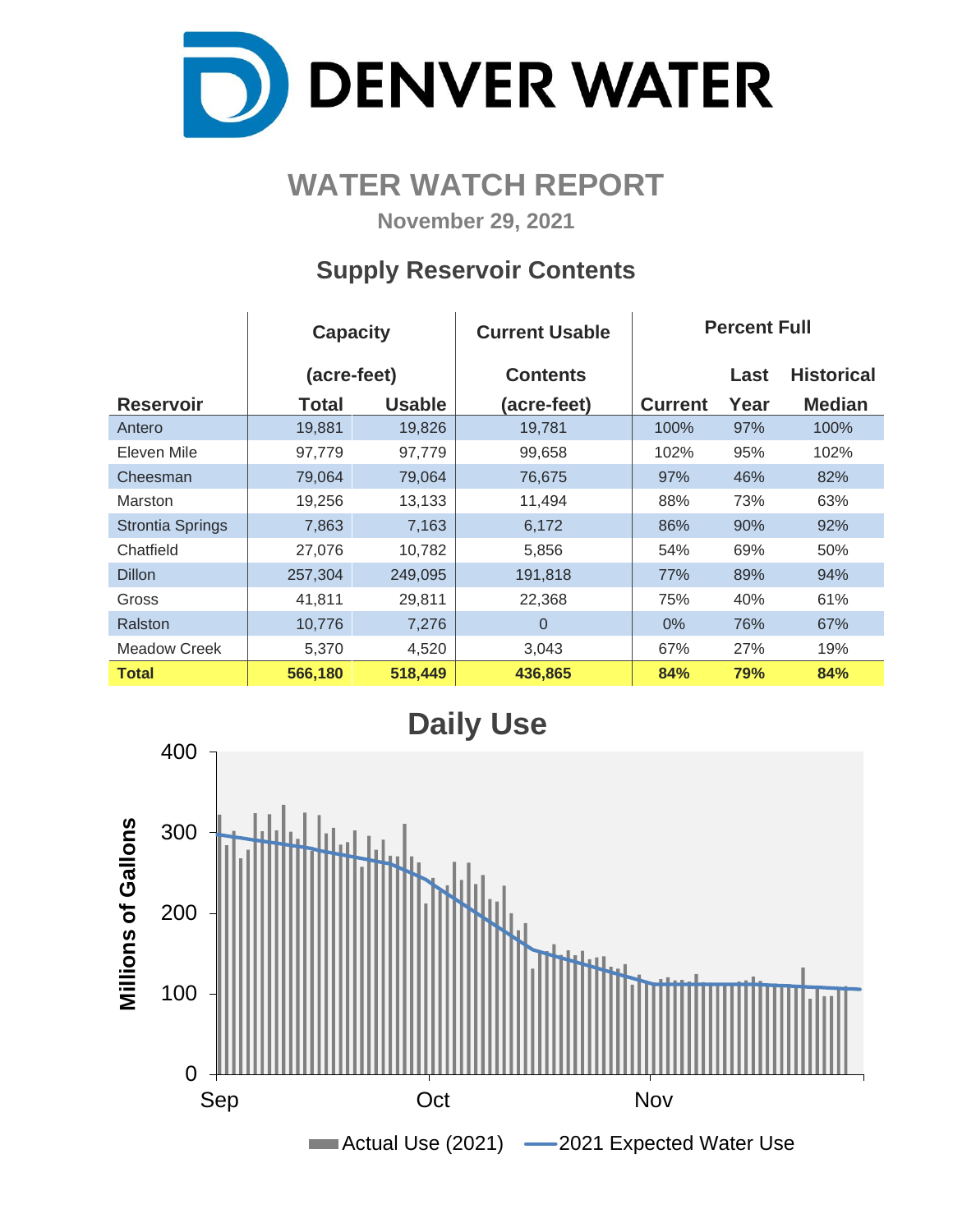

## **Supply Reservoir Contents**

Note: Denver Water forecasts seasonal reservoir storage contents under dry future weather, normal future weather and wet future weather scenarios.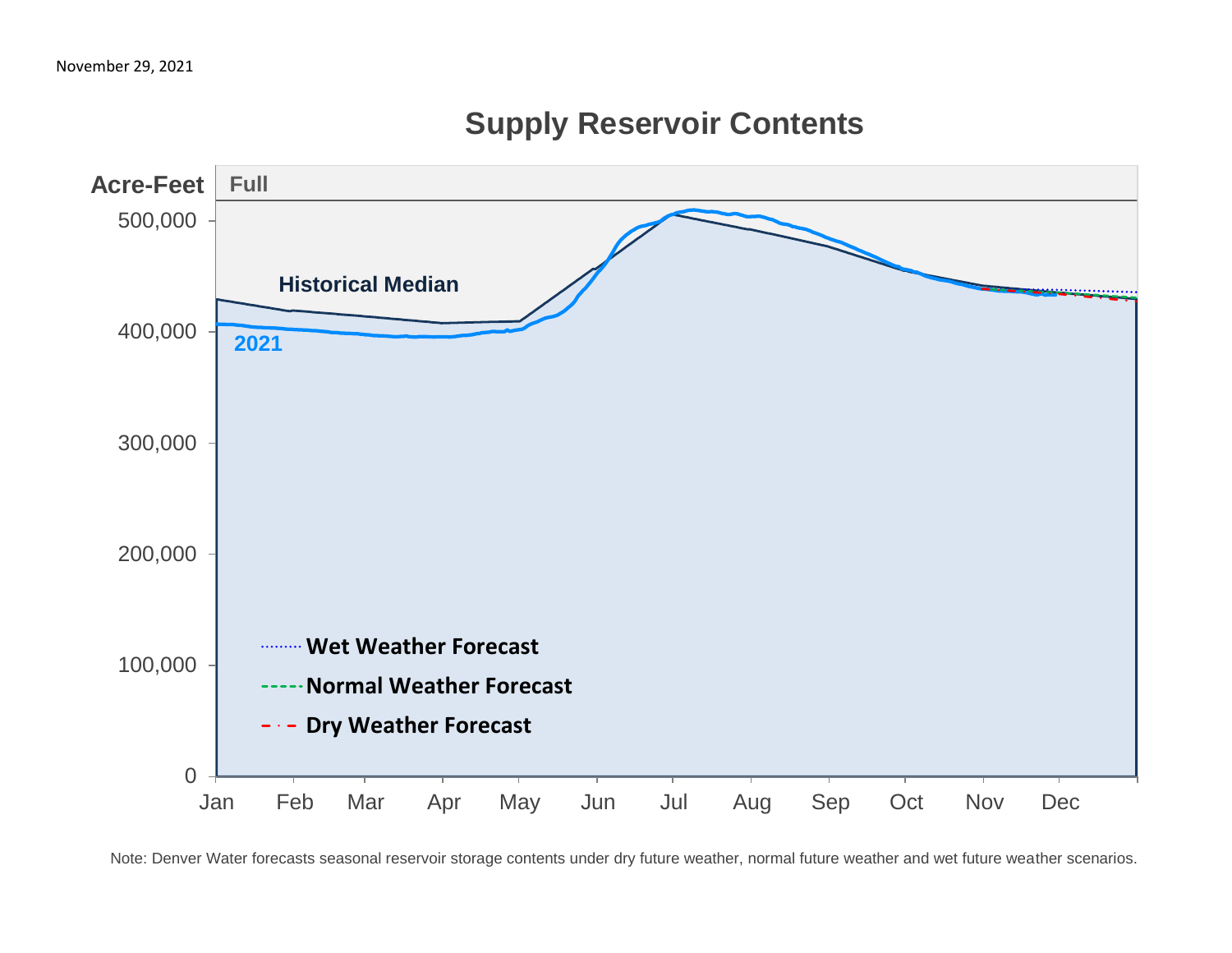

# **November Precipitation**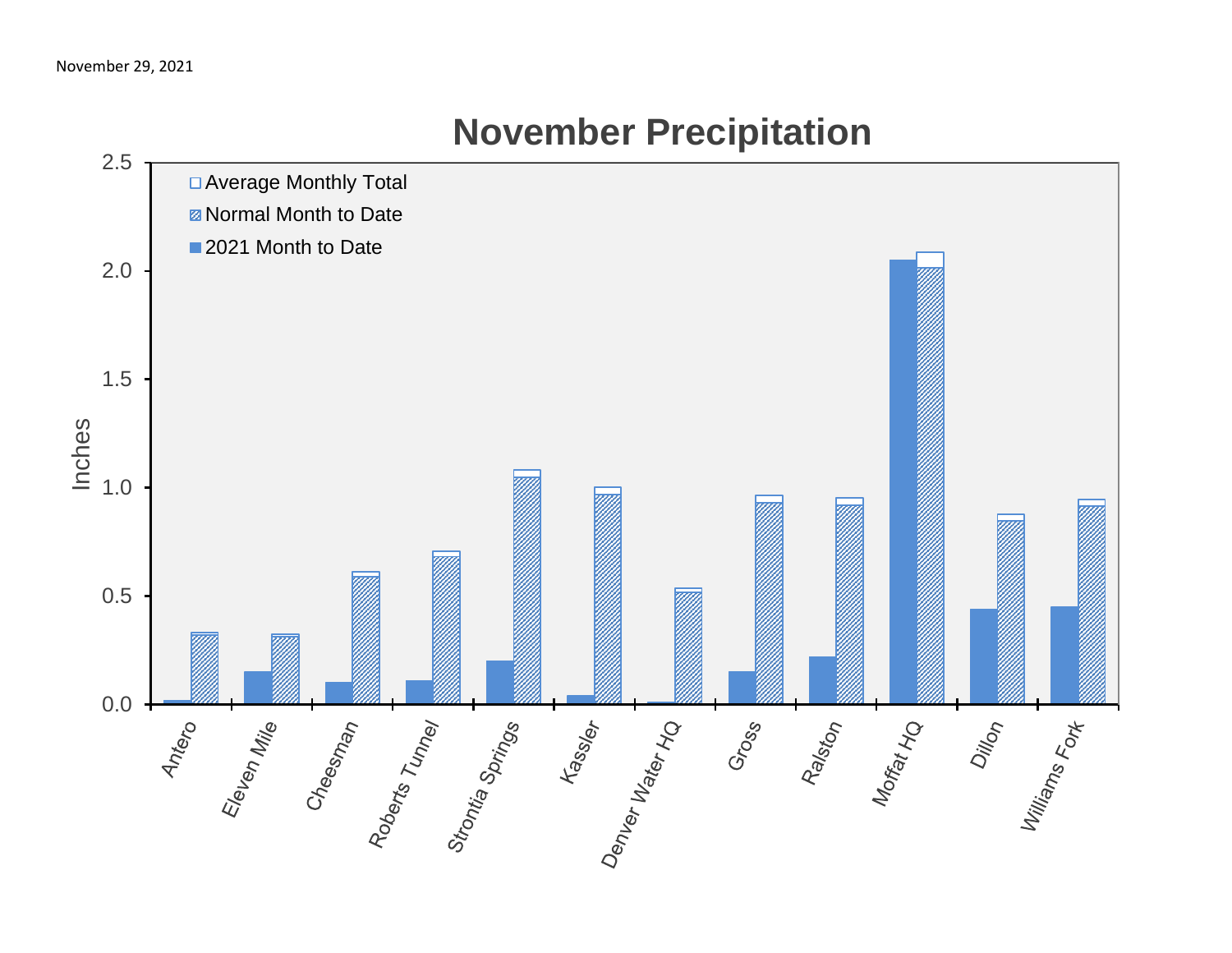

Data are from the 7 Snotel stations above Denver Water's Upper South Platte diversion

### **Snowpack: Colorado River Watershed**

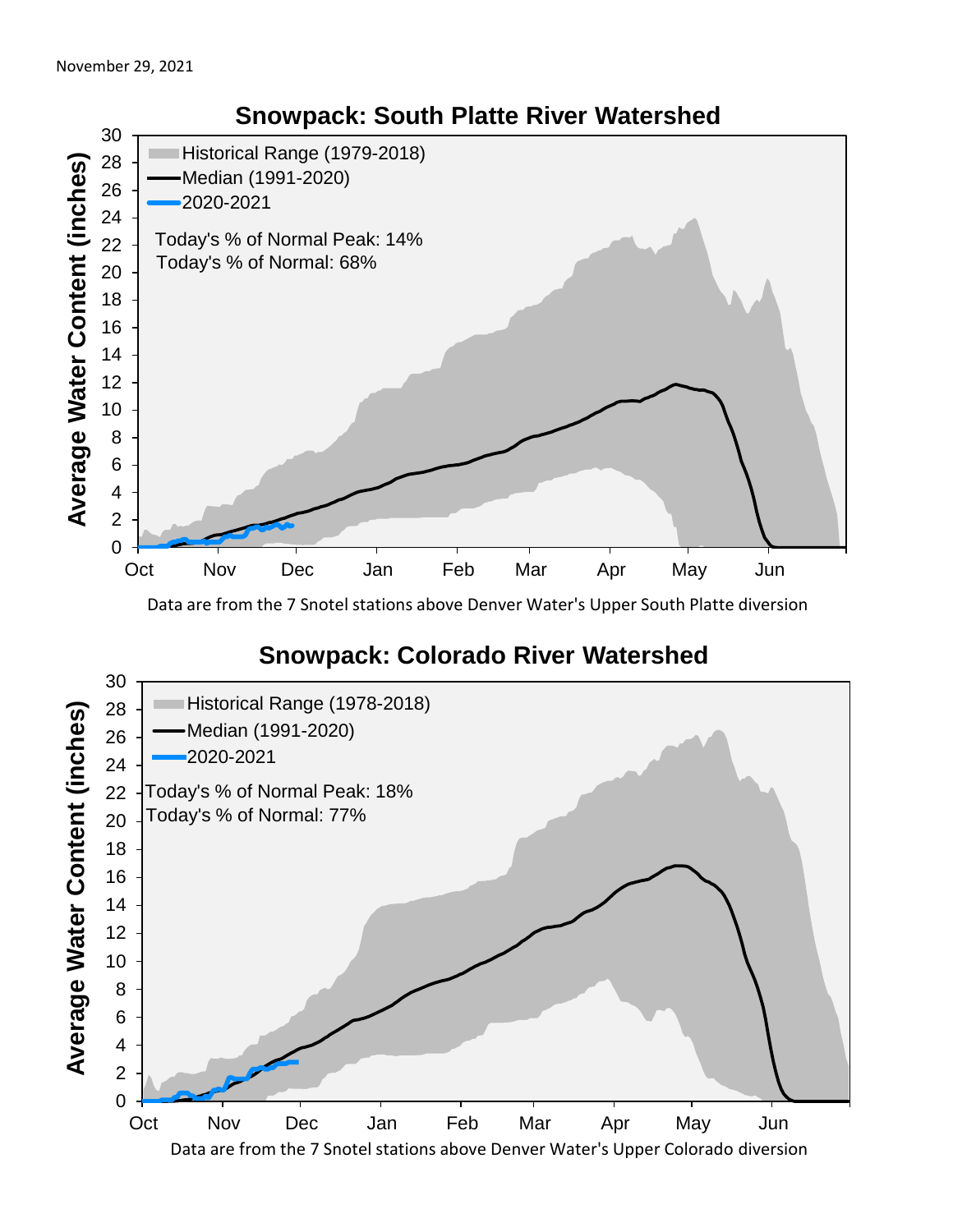

 **Cumulative Precipitation: South Platte River Watershed**

Data are from the 7 SNOTEL stations above Denver Water's Upper South Platte diversion facilities.



Data are from the 7 SNOTEL stations above Denver Water's Upper Colorado diversion facilities.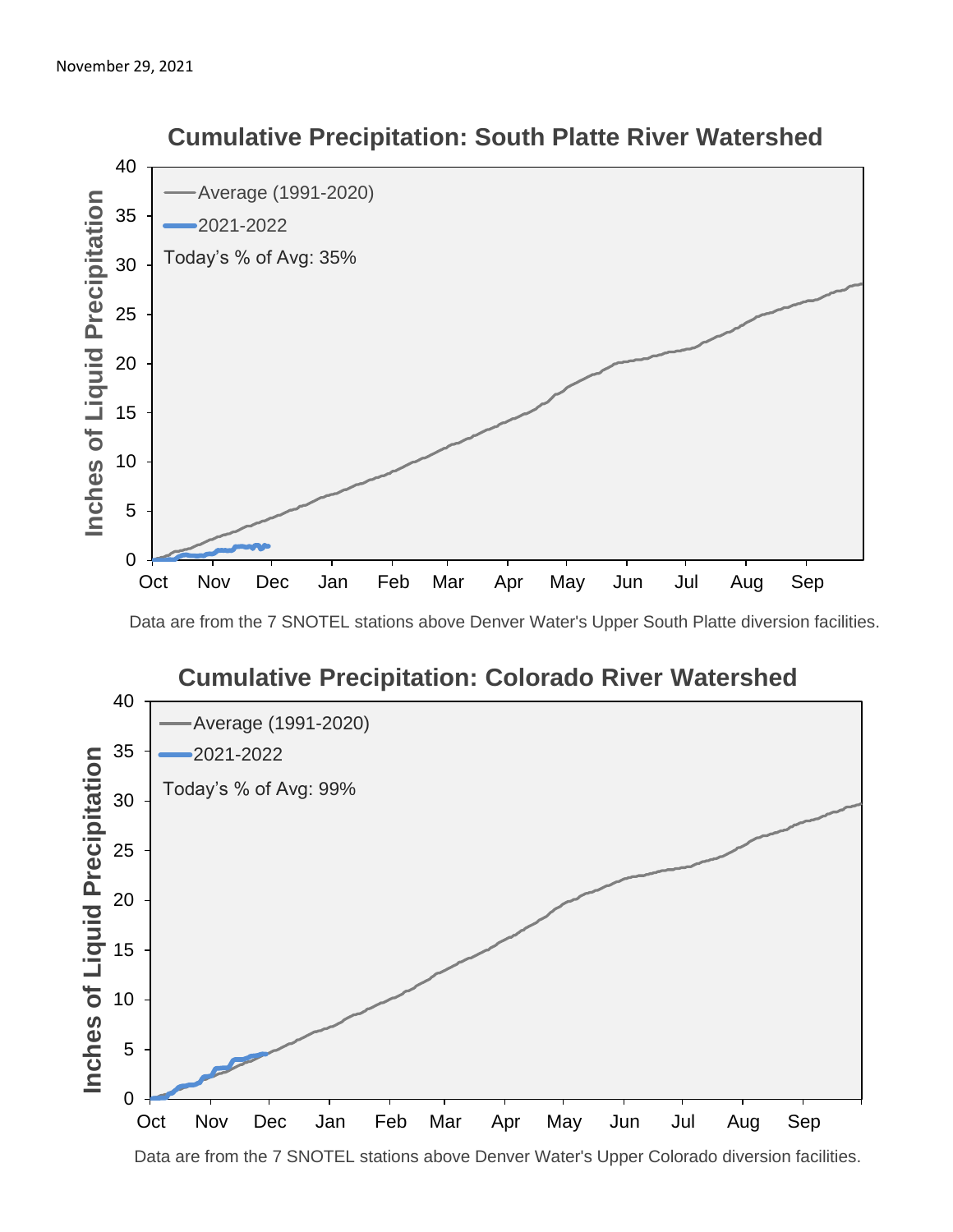#### November 29, 2021

| <b>Denver Water Use and Reservoir Contents 2021</b>   |                |         |         |         |         |         |         |         |         |         |         |         |     |                |
|-------------------------------------------------------|----------------|---------|---------|---------|---------|---------|---------|---------|---------|---------|---------|---------|-----|----------------|
|                                                       |                | Jan     | Feb     | Mar     | Apr     | May     | Jun     | Jul     | Aug     | Sep     | Oct     | Nov     | Dec | <b>YTD-Avg</b> |
| Predicted End-of-Month Supply Reservoir               |                |         |         |         |         |         |         |         |         |         |         | 437,500 |     |                |
| Contents (Full = $518,449$ AF)                        |                |         |         |         |         |         |         |         |         |         |         |         |     |                |
| Actual End-of-Month Supply Reservoir<br>Contents (AF) |                | 402,356 | 397,848 | 395,709 | 401,929 | 451,143 | 505,599 | 503,679 | 484,584 | 456,539 | 438,777 |         |     |                |
| Actual % Full                                         |                | 78%     | 77%     | 76%     | 78%     | 87%     | 98%     | 97%     | 93%     | 88%     | 85%     |         |     |                |
| Historical Median % Full                              |                | 81%     | 80%     | 79%     | 79%     | 88%     | 98%     | 95%     | 92%     | 88%     | 85%     |         |     |                |
| 2021 Expected Daily Use (MG)                          |                | 109     | 109     | 107     | 124     | 161     | 263     | 305     | 298     | 276     | 163     | 110     | 105 | 185            |
| Actual Daily Use (MG)                                 | $\mathbf{1}$   | 95      | 100     | 99      | 101     | 136     | 156     | 240     | 246     | 322     | 244     | 114     |     |                |
|                                                       | $\overline{2}$ | 94      | 97      | 105     | 106     | 119     | 181     | 253     | 308     | 284     | 227     | 118     |     |                |
|                                                       | 3              | 103     | 101     | 107     | 110     | 110     | 203     | 263     | 286     | 302     | 234     | 120     |     |                |
|                                                       | 4              | 97      | 99      | 97      | 106     | 111     | 235     | 265     | 300     | 268     | 264     | 117     |     |                |
|                                                       | 5              | 93      | 100     | 99      | 113     | 120     | 235     | 297     | 310     | 279     | 241     | 117     |     |                |
|                                                       | 6              | 104     | 95      | 99      | 99      | 131     | 231     | 270     | 328     | 324     | 263     | 115     |     |                |
|                                                       | $\overline{7}$ | 99      | 102     | 104     | 105     | 132     | 273     | 283     | 297     | 302     | 236     | 124     |     |                |
|                                                       | 8              | 101     | 102     | 107     | 107     | 130     | 271     | 295     | 306     | 323     | 247     | 114     |     |                |
|                                                       | 9              | 94      | 99      | 101     | 112     | 120     | 304     | 342     | 348     | 303     | 218     | 114     |     |                |
| D                                                     | 10             | 96      | 104     | 100     | 112     | 111     | 292     | 294     | 320     | 334     | 214     | 111     |     |                |
| Α                                                     | 11             | 109     | 114     | 105     | 109     | 113     | 314     | 300     | 361     | 301     | 234     | 110     |     |                |
| Y                                                     | 12             | 98      | 101     | 95      | 110     | 126     | 296     | 339     | 321     | 292     | 200     | 112     |     |                |
|                                                       | 13             | 104     | 100     | 96      | 97      | 131     | 290     | 299     | 332     | 325     | 179     | 115     |     |                |
| O                                                     | 14             | 106     | 107     | 92      | 102     | 140     | 336     | 301     | 312     | 277     | 188     | 117     |     |                |
| F                                                     | 15             | 96      | 111     | 85      | 96      | 139     | 323     | 278     | 303     | 322     | 131     | 121     |     |                |
|                                                       | 16             | 93      | 113     | 96      | 98      | 133     | 368     | 316     | 350     | 299     | 154     | 116     |     |                |
| M                                                     | 17             | 98      | 103     | 101     | 96      | 137     | 351     | 295     | 321     | 306     | 153     | 109     |     |                |
| O                                                     | 18             | 100     | 110     | 102     | 100     | 127     | 356     | 302     | 331     | 285     | 161     | 112     |     |                |
| N                                                     | 19             | 100     | 108     | 104     | 99      | 143     | 306     | 348     | 291     | 288     | 148     | 112     |     |                |
| т                                                     | 20             | 105     | 106     | 102     | 101     | 152     | 295     | 318     | 287     | 302     | 154     | 112     |     |                |
| н                                                     | 21             | 101     | 104     | 94      | 102     | 170     | 300     | 339     | 274     | 257     | 148     | 108     |     |                |
|                                                       | 22             | 97      | 117     | 101     | 99      | 165     | 307     | 335     | 282     | 296     | 153     | 132     |     |                |
|                                                       | 23             | 96      | 108     | 99      | 108     | 158     | 351     | 323     | 338     | 279     | 143     | 94      |     |                |
|                                                       | 24             | 102     | 97      | 92      | 107     | 181     | 301     | 304     | 308     | 291     | 145     | 107     |     |                |
|                                                       | 25             | 99      | 101     | 99      | 117     | 180     | 290     | 309     | 338     | 271     | 146     | 97      |     |                |
|                                                       | 26             | 101     | 103     | 97      | 121     | 198     | 216     | 351     | 308     | 270     | 134     | 97      |     |                |
|                                                       | 27             | 105     | 103     | 98      | 110     | 201     | 218     | 339     | 335     | 311     | 131     | 107     |     |                |
|                                                       | 28             | 106     | 100     | 96      | 105     | 213     | 244     | 370     | 309     | 270     | 137     | 109     |     |                |
|                                                       | 29             | 102     |         | 103     | 118     | 189     | 241     | 347     | 304     | 263     | 111     |         |     |                |
|                                                       | 30             | 95      |         | 96      | 126     | 150     | 277     | 336     | 341     | 212     | 124     |         |     |                |
|                                                       | 31             | 100     |         | 103     |         | 160     |         | 249     | 304     |         | 114     |         |     |                |
| <b>Monthly Average</b>                                |                | 100     | 104     | 99      | 106     | 146     | 279     | 306     | 313     | 292     | 180     | 113     |     | 186            |
| % of 2021 Expected Daily Use                          |                | 91%     | 95%     | 93%     | 86%     | 91%     | 106%    | 100%    | 105%    | 106%    | 110%    | 102%    |     | 101%           |

Notes: 1) "AF" denotes acre-feet. "MG" denotes million gallons. 2) Expected Daily Use is based on historical use with normal weather conditions. 3) The predicted end-of-month supply reservoir contents figures assume normal weather after November 1, 2021. 4) The differences between predicted and actual end-of-month supply reservoir contents are the result of normal estimation error of daily use, supply, evaporation, carriage losses and raw water deliveries. 5) Predicted supply reservoir contents last updated on November 8, 2021. 6) Daily water figures are subject to change.